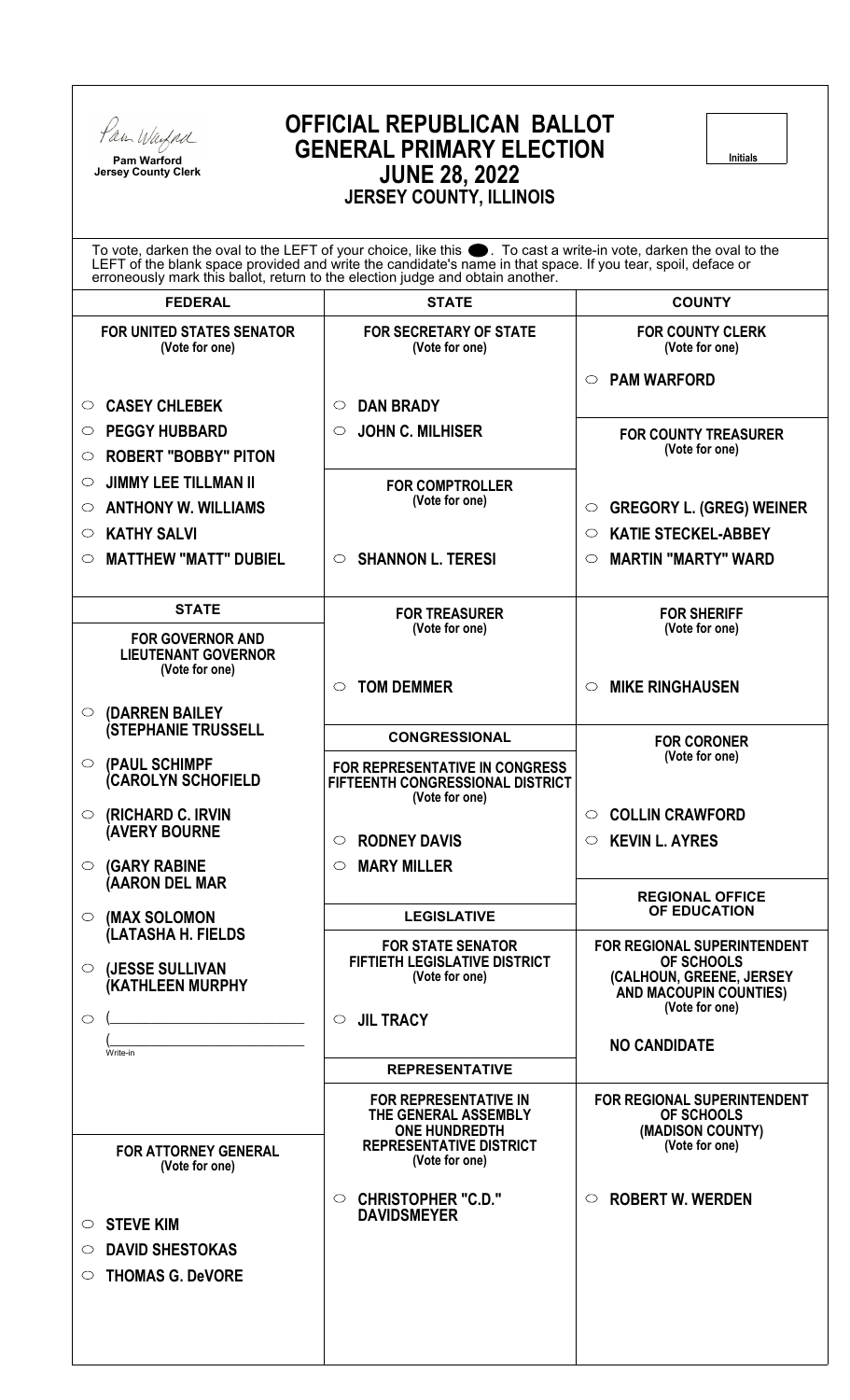| <b>OFFICIAL REPUBLICAN BALLOT - GENERAL PRIMARY ELECTION - JUNE 28, 2022</b>            |                                                                            |                                                                          |  |  |
|-----------------------------------------------------------------------------------------|----------------------------------------------------------------------------|--------------------------------------------------------------------------|--|--|
| <b>COUNTY BOARD</b>                                                                     | <b>PRECINCT</b>                                                            | <b>PRECINCT</b>                                                          |  |  |
| <b>FOR COUNTY BOARD MEMBER</b><br><b>DISTRICT ONE</b><br>(Vote for not more than three) | <b>FOR PRECINCT COMMITTEEPERSON</b><br><b>ENGLISH</b><br>(Vote for one)    | <b>FOR PRECINCT COMMITTEEPERSON</b><br><b>JERSEY 8</b><br>(Vote for one) |  |  |
| <b>DAVID M CRONE</b><br>$\circ$                                                         | <b>KEVIN AYRES</b><br>$\circ$                                              | <b>NO CANDIDATE</b>                                                      |  |  |
| <b>JARROD HAYES</b><br>$\circ$                                                          |                                                                            | $\circ$                                                                  |  |  |
| <b>KENNETH A. GRIZZLE</b><br>O                                                          | FOR PRECINCT COMMITTEEPERSON<br><b>FIDELITY</b><br>(Vote for one)          | Write-in                                                                 |  |  |
| <b>FOR COUNTY BOARD MEMBER</b><br><b>DISTRICT TWO</b><br>(Vote for not more than three) | <b>NO CANDIDATE</b>                                                        | FOR PRECINCT COMMITTEEPERSON<br><b>MISSISSIPPI 1</b><br>(Vote for one)   |  |  |
| <b>ERIC IVERS</b><br>$\circ$                                                            | FOR PRECINCT COMMITTEEPERSON<br><b>JERSEY 1</b>                            | <b>NO CANDIDATE</b>                                                      |  |  |
| <b>BEN HEITZIG</b><br>$\circ$                                                           | (Vote for one)                                                             |                                                                          |  |  |
| <b>FOR COUNTY BOARD MEMBER</b><br><b>DISTRICT THREE</b>                                 | <b>NO CANDIDATE</b>                                                        | FOR PRECINCT COMMITTEEPERSON<br><b>MISSISSIPPI 2</b><br>(Vote for one)   |  |  |
| (Vote for not more than three)<br><b>MARK WAGNER</b><br>$\circ$                         | FOR PRECINCT COMMITTEEPERSON<br><b>JERSEY 2</b><br>(Vote for one)          | <b>NO CANDIDATE</b>                                                      |  |  |
| <b>KARA ONTIS</b><br>$\circlearrowright$                                                | <b>LINDA J. CROTCHETT</b><br>$\circ$<br><b>JOHN H. HOUSEMAN</b><br>$\circ$ | FOR PRECINCT COMMITTEEPERSON<br><b>OTTER CREEK</b><br>(Vote for one)     |  |  |
| $\circlearrowright$                                                                     |                                                                            | <b>NO CANDIDATE</b>                                                      |  |  |
| Write-in                                                                                | FOR PRECINCT COMMITTEEPERSON                                               |                                                                          |  |  |
| $\circlearrowright$                                                                     | <b>JERSEY 3</b><br>(Vote for one)                                          | FOR PRECINCT COMMITTEEPERSON<br><b>PIASA1</b>                            |  |  |
| Write-in                                                                                | <b>NO CANDIDATE</b>                                                        | (Vote for one)                                                           |  |  |
| <b>FOR COUNTY BOARD MEMBER</b>                                                          |                                                                            | <b>AUGUST A. SCHETTER</b><br>$\circ$                                     |  |  |
| <b>DISTRICT FOUR</b><br>(Vote for not more than three)                                  | FOR PRECINCT COMMITTEEPERSON<br><b>JERSEY 4</b>                            | FOR PRECINCT COMMITTEEPERSON                                             |  |  |
| <b>DAVID G. RICH</b><br>$\circ$                                                         | (Vote for one)                                                             | <b>PIASA 2</b><br>(Vote for one)                                         |  |  |
| <b>EDWARD E KOENIG</b><br>◯                                                             | <b>JARROD HAYES</b><br>$\circlearrowright$                                 |                                                                          |  |  |
| <b>STEVE (SANTA) PEGRAM</b><br>O                                                        |                                                                            | <b>NO CANDIDATE</b>                                                      |  |  |
| <b>SHEILA L BEERS</b><br>O                                                              | FOR PRECINCT COMMITTEEPERSON                                               |                                                                          |  |  |
| <b>GARY KRUEGER</b><br>$\circ$                                                          | <b>JERSEY 5</b><br>(Vote for one)                                          | FOR PRECINCT COMMITTEEPERSON<br><b>PIASA 3</b>                           |  |  |
| <b>PRECINCT</b>                                                                         | <b>DAVID M CRONE</b><br>$\circlearrowright$                                | (Vote for one)                                                           |  |  |
| <b>FOR PRECINCT COMMITTEEPERSON</b>                                                     |                                                                            | <b>NO CANDIDATE</b>                                                      |  |  |
| <b>ELSAH1</b><br>(Vote for one)                                                         | FOR PRECINCT COMMITTEEPERSON                                               |                                                                          |  |  |
|                                                                                         | <b>JERSEY 6</b><br>(Vote for one)                                          | <b>FOR PRECINCT COMMITTEEPERSON</b><br><b>QUARRY</b>                     |  |  |
| <b>NO CANDIDATE</b>                                                                     | <b>NO CANDIDATE</b>                                                        | (Vote for one)                                                           |  |  |
| FOR PRECINCT COMMITTEEPERSON                                                            |                                                                            | <b>KEVIN ROUNDCOUNT</b><br>$\circ$                                       |  |  |
| <b>ELSAH2</b><br>(Vote for one)                                                         | FOR PRECINCT COMMITTEEPERSON<br><b>JERSEY7</b>                             |                                                                          |  |  |
| <b>NO CANDIDATE</b>                                                                     | (Vote for one)                                                             | FOR PRECINCT COMMITTEEPERSON<br><b>RICHWOOD</b><br>(Vote for one)        |  |  |
|                                                                                         | <b>NO CANDIDATE</b>                                                        |                                                                          |  |  |
|                                                                                         |                                                                            | <b>NO CANDIDATE</b>                                                      |  |  |
|                                                                                         |                                                                            |                                                                          |  |  |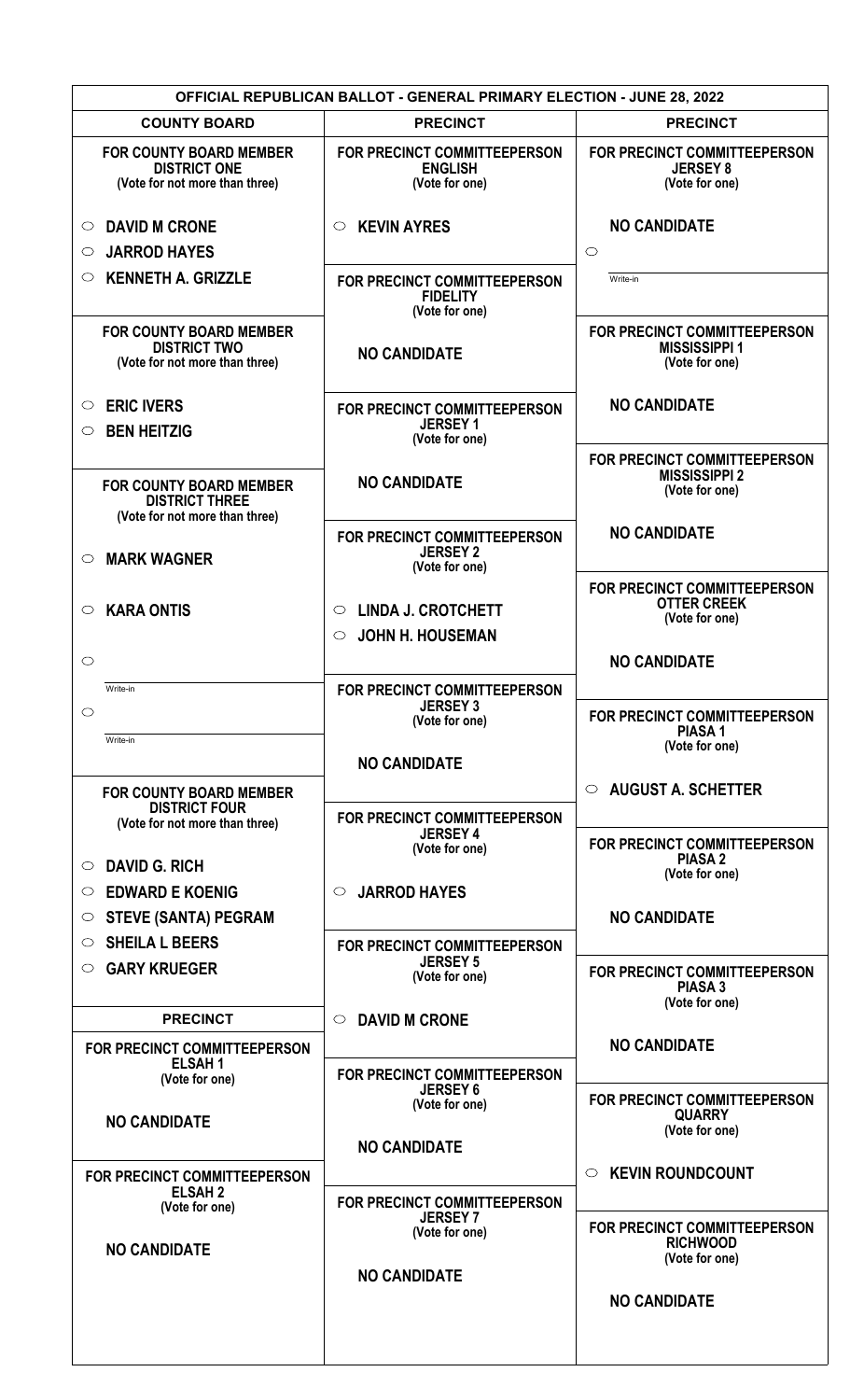### **OFFICIAL REPUBLICAN BALLOT - GENERAL PRIMARY ELECTION - JUNE 28, 2022**

**PRECINCT**

**FOR PRECINCT COMMITTEEPERSON ROSEDALE (Vote for one)**

**NO CANDIDATE**

**FOR PRECINCT COMMITTEEPERSON RUYLE (Vote for one)**

## **CAROL J MOORE**

## **PUBLIC QUESTION(S)**

#### CITY OF GRAFTON

"Shall the City of Grafton, for the purpose of supporting the police department as well as for the purpose of supporting municipal operations, impose a Non-Home Rule Municipal Retailer's Occupation Tax, Non-Home Rule Municipal Service Occupation Tax and Non-Home Rule Municipal Use Tax (commonly referred to as "Municipal Sales Taxes") each at a rate of 1/2% to increase total tax to the maximum allowable of 1% in accordance with and subject to provisions of Sections 8-11-1.3, 8-11-1.4 and 8-11-1.5 of the Municipal Code (65 ILCS 518-11-1.3, 65 ILCS 518-11-1.4 and 65 ILCS 518-11-1.5)"

**YES**

**NO**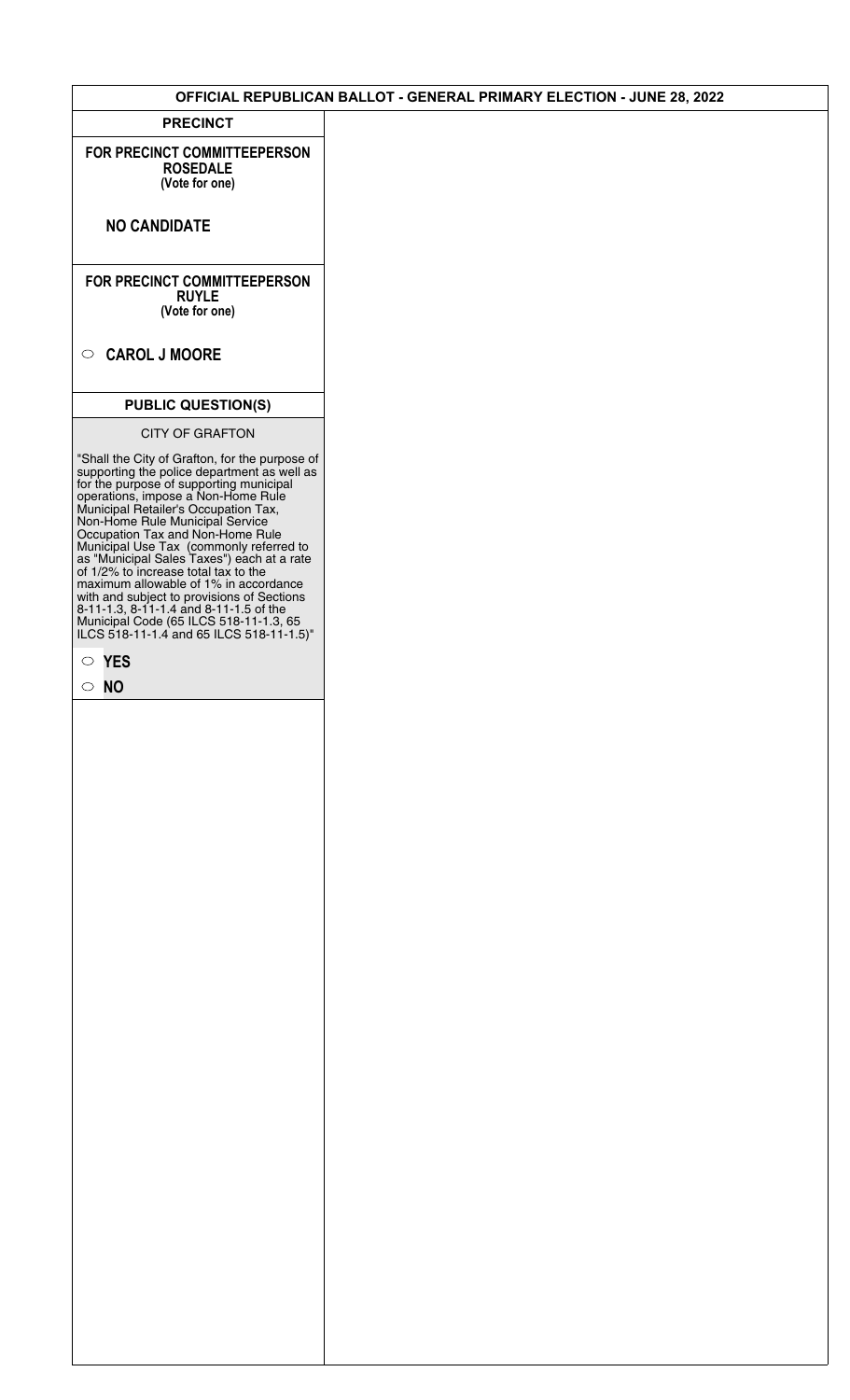

**Pam Warford Jersey County Clerk**

# **OFFICIAL DEMOCRATIC BALLOT GENERAL PRIMARY ELECTION JUNE 28, 2022 JERSEY COUNTY, ILLINOIS**

**Initials**

| <b>VLIVULI VUUNII, ILLIINUIV</b>                                                                                                                                                                                                                                                                                       |                                                                                             |                                                                                         |  |  |
|------------------------------------------------------------------------------------------------------------------------------------------------------------------------------------------------------------------------------------------------------------------------------------------------------------------------|---------------------------------------------------------------------------------------------|-----------------------------------------------------------------------------------------|--|--|
| To vote, darken the oval to the LEFT of your choice, like this $\bullet$ . To cast a write-in vote, darken the oval to the LEFT of the blank space provided and write the candidate's name in that space. If you tear, spoil, deface<br>erroneously mark this ballot, return to the election judge and obtain another. |                                                                                             |                                                                                         |  |  |
| <b>FEDERAL</b>                                                                                                                                                                                                                                                                                                         | <b>CONGRESSIONAL</b>                                                                        | <b>COUNTY</b>                                                                           |  |  |
| <b>FOR UNITED STATES SENATOR</b><br>(Vote for one)                                                                                                                                                                                                                                                                     | <b>FOR REPRESENTATIVE IN CONGRESS</b><br>FIFTEENTH CONGRESSIONAL DISTRICT<br>(Vote for one) | <b>FOR SHERIFF</b><br>(Vote for one)                                                    |  |  |
| <b>TAMMY DUCKWORTH</b><br>$\circ$                                                                                                                                                                                                                                                                                      | $\circ$ PAUL J. LANGE                                                                       | <b>NO CANDIDATE</b>                                                                     |  |  |
| <b>STATE</b>                                                                                                                                                                                                                                                                                                           | <b>FOR STATE CENTRAL</b>                                                                    | <b>FOR CORONER</b>                                                                      |  |  |
| <b>FOR GOVERNOR AND</b><br><b>LIEUTENANT GOVERNOR</b><br>(Vote for one)                                                                                                                                                                                                                                                | <b>COMMITTEEWOMAN</b><br>FIFTEENTH CONGRESSIONAL DISTRICT<br>(Vote for one)                 | (Vote for one)                                                                          |  |  |
|                                                                                                                                                                                                                                                                                                                        | <b>KATHERINE F.S. DANIELS</b><br>$\circ$                                                    | <b>NO CANDIDATE</b>                                                                     |  |  |
| (JB PRITZKER<br>$\circ$                                                                                                                                                                                                                                                                                                | $\circ$ LIZ BROWN-REEVES                                                                    |                                                                                         |  |  |
| <b>JULIANA STRATTON</b><br><b>(BEVERLY MILES</b><br>$\circ$                                                                                                                                                                                                                                                            | FOR STATE CENTRAL COMMITTEEMAN                                                              | <b>REGIONAL OFFICE</b><br>OF EDUCATION                                                  |  |  |
| <b>KARLA SHAW</b>                                                                                                                                                                                                                                                                                                      | FIFTEENTH CONGRESSIONAL DISTRICT<br>(Vote for one)                                          | FOR REGIONAL SUPERINTENDENT<br>OF SCHOOLS                                               |  |  |
| $\circ$<br>Write-in                                                                                                                                                                                                                                                                                                    | <b>TERRY C. REDMAN</b>                                                                      | (CALHOUN, GREENE, JERSEY<br><b>AND MACOUPIN COUNTIES)</b><br>(Vote for one)             |  |  |
| <b>FOR ATTORNEY GENERAL</b>                                                                                                                                                                                                                                                                                            | <b>STATE</b>                                                                                | <b>MICHELLE MUELLER</b><br>$\circ$                                                      |  |  |
| (Vote for one)                                                                                                                                                                                                                                                                                                         | <b>FOR STATE SENATOR</b>                                                                    |                                                                                         |  |  |
| <b>KWAME RAOUL</b><br>$\circ$                                                                                                                                                                                                                                                                                          | <b>FIFTIETH LEGISLATIVE DISTRICT</b><br>(Vote for one)<br><b>NO CANDIDATE</b>               | FOR REGIONAL SUPERINTENDENT<br>OF SCHOOLS<br>(MADISON COUNTY)<br>(Vote for one)         |  |  |
| <b>FOR SECRETARY OF STATE</b>                                                                                                                                                                                                                                                                                          |                                                                                             |                                                                                         |  |  |
| (Vote for one)                                                                                                                                                                                                                                                                                                         | <b>FOR REPRESENTATIVE IN</b><br>THE GENERAL ASSEMBLY<br>ONE HUNDREDTH REPRESENTATIVE        | <b>NO CANDIDATE</b>                                                                     |  |  |
| <b>ALEXI GIANNOULIAS</b><br>$\circ$                                                                                                                                                                                                                                                                                    | <b>DISTRICT</b>                                                                             | <b>COUNTY BOARD</b>                                                                     |  |  |
| <b>DAVID H. MOORE</b><br>$\circ$                                                                                                                                                                                                                                                                                       | (Vote for one)                                                                              | <b>FOR COUNTY BOARD MEMBER</b>                                                          |  |  |
| <b>ANNA M. VALENCIA</b><br>$\circ$<br><b>SIDNEY MOORE</b><br>O                                                                                                                                                                                                                                                         | <b>NO CANDIDATE</b>                                                                         | <b>DISTRICT 1</b><br>(Vote for not more than three)                                     |  |  |
|                                                                                                                                                                                                                                                                                                                        | <b>COUNTY</b>                                                                               | <b>BOB SIEMER</b><br>$\circ$                                                            |  |  |
| <b>FOR COMPTROLLER</b><br>(Vote for one)                                                                                                                                                                                                                                                                               | <b>FOR COUNTY CLERK</b><br>(Vote for one)                                                   | <b>MARCI COLLINS</b><br>$\circ$                                                         |  |  |
| <b>SUSANA A. MENDOZA</b><br>$\circ$                                                                                                                                                                                                                                                                                    | <b>NO CANDIDATE</b>                                                                         | <b>FOR COUNTY BOARD MEMBER</b><br><b>DISTRICT TWO</b><br>(Vote for not more than three) |  |  |
| <b>FOR TREASURER</b><br>(Vote for one)                                                                                                                                                                                                                                                                                 | <b>FOR COUNTY TREASURER</b><br>(Vote for one)                                               | <b>NO CANDIDATE</b>                                                                     |  |  |
| <b>MICHAEL W. FRERICHS</b><br>O                                                                                                                                                                                                                                                                                        | <b>NO CANDIDATE</b>                                                                         |                                                                                         |  |  |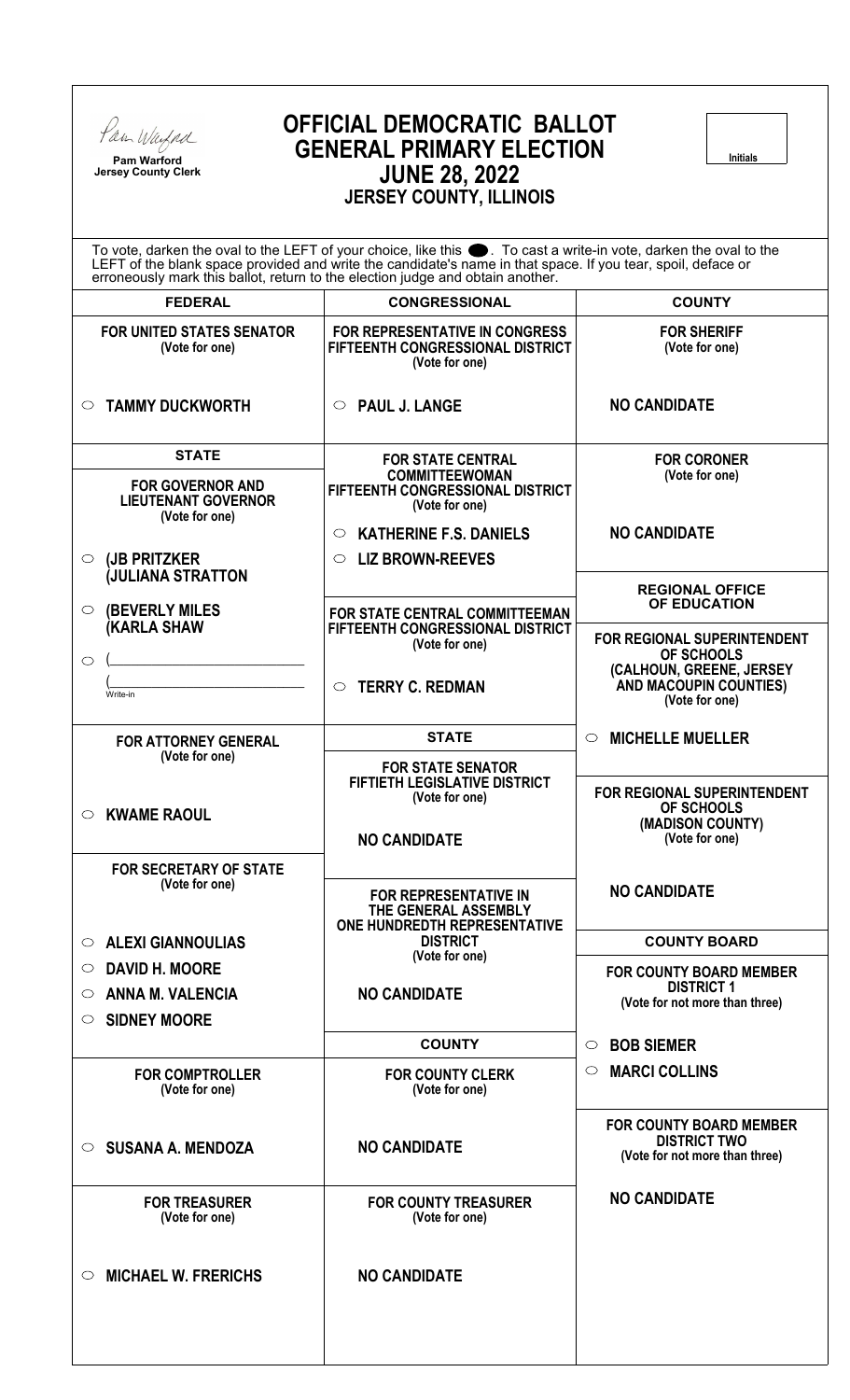| <b>OFFICIAL DEMOCRATIC BALLOT - GENERAL PRIMARY ELECTION - JUNE 28, 2022</b>              |                                                                        |                                                                                                                                                                                                                     |  |  |
|-------------------------------------------------------------------------------------------|------------------------------------------------------------------------|---------------------------------------------------------------------------------------------------------------------------------------------------------------------------------------------------------------------|--|--|
| <b>COUNTY BOARD</b>                                                                       | <b>PRECINCT</b>                                                        | <b>PRECINCT</b>                                                                                                                                                                                                     |  |  |
| <b>FOR COUNTY BOARD MEMBER</b><br><b>DISTRICT THREE</b><br>(Vote for not more than three) | FOR PRECINCT COMMITTEEPERSON<br><b>JERSEY 3</b><br>(Vote for one)      | FOR PRECINCT COMMITTEEPERSON<br><b>PIASA1</b><br>(Vote for one)                                                                                                                                                     |  |  |
| <b>JOHN T. HILL</b><br>$\circ$<br><b>JUDAH DAVENPORT</b><br>$\circ$                       | <b>NO CANDIDATE</b>                                                    | <b>NO CANDIDATE</b>                                                                                                                                                                                                 |  |  |
| <b>MARY DRAINER</b><br>$\circ$                                                            |                                                                        | <b>FOR PRECINCT COMMITTEEPERSON</b>                                                                                                                                                                                 |  |  |
|                                                                                           | FOR PRECINCT COMMITTEEPERSON<br><b>JERSEY 4</b><br>(Vote for one)      | <b>PIASA 2</b><br>(Vote for one)                                                                                                                                                                                    |  |  |
| <b>FOR COUNTY BOARD MEMBER</b><br><b>DISTRICT FOUR</b><br>(Vote for not more than three)  | <b>DONALD PERDUN</b><br>$\circ$                                        | <b>DONALD R. LITTLE</b><br>$\circlearrowright$                                                                                                                                                                      |  |  |
| <b>DONALD R. LITTLE</b><br>O                                                              | FOR PRECINCT COMMITTEEPERSON                                           | FOR PRECINCT COMMITTEEPERSON                                                                                                                                                                                        |  |  |
| <b>ALAN MILTON</b><br>$\circ$                                                             | <b>JERSEY 5</b><br>(Vote for one)                                      | <b>PIASA 3</b><br>(Vote for one)                                                                                                                                                                                    |  |  |
| <b>PRECINCT</b>                                                                           | <b>MARK POHLMAN</b><br>$\circ$                                         | <b>NO CANDIDATE</b>                                                                                                                                                                                                 |  |  |
| FOR PRECINCT COMMITTEEPERSON<br><b>ELSAH1</b>                                             |                                                                        |                                                                                                                                                                                                                     |  |  |
| (Vote for one)                                                                            | FOR PRECINCT COMMITTEEPERSON<br><b>JERSEY 6</b><br>(Vote for one)      | FOR PRECINCT COMMITTEEPERSON<br><b>QUARRY</b><br>(Vote for one)                                                                                                                                                     |  |  |
| <b>NO CANDIDATE</b>                                                                       | <b>WAYNE SCHELL</b><br>$\circ$                                         | <b>NO CANDIDATE</b>                                                                                                                                                                                                 |  |  |
| FOR PRECINCT COMMITTEEPERSON<br><b>ELSAH2</b><br>(Vote for one)<br><b>GENE HEAFNER</b>    | FOR PRECINCT COMMITTEEPERSON<br><b>JERSEY 7</b><br>(Vote for one)      | FOR PRECINCT COMMITTEEPERSON<br><b>RICHWOOD</b><br>(Vote for one)                                                                                                                                                   |  |  |
|                                                                                           | <b>NO CANDIDATE</b>                                                    | <b>NO CANDIDATE</b>                                                                                                                                                                                                 |  |  |
|                                                                                           |                                                                        |                                                                                                                                                                                                                     |  |  |
| <b>FOR PRECINCT COMMITTEEPERSON</b><br><b>ENGLISH</b><br>(Vote for one)                   | FOR PRECINCT COMMITTEEPERSON<br><b>JERSEY 8</b><br>(Vote for one)      | FOR PRECINCT COMMITTEEPERSON<br><b>ROSEDALE</b><br>(Vote for one)                                                                                                                                                   |  |  |
| <b>NO CANDIDATE</b>                                                                       |                                                                        |                                                                                                                                                                                                                     |  |  |
|                                                                                           | <b>NO CANDIDATE</b>                                                    | <b>NO CANDIDATE</b>                                                                                                                                                                                                 |  |  |
| FOR PRECINCT COMMITTEEPERSON<br><b>FIDELITY</b>                                           |                                                                        |                                                                                                                                                                                                                     |  |  |
| (Vote for one)                                                                            | FOR PRECINCT COMMITTEEPERSON<br><b>MISSISSIPPI 1</b><br>(Vote for one) | FOR PRECINCT COMMITTEEPERSON<br><b>RUYLE</b><br>(Vote for one)                                                                                                                                                      |  |  |
| <b>DONNA MOORE</b>                                                                        |                                                                        |                                                                                                                                                                                                                     |  |  |
|                                                                                           | <b>KATHERINE V STINE</b><br>$\circ$                                    | <b>NO CANDIDATE</b>                                                                                                                                                                                                 |  |  |
| FOR PRECINCT COMMITTEEPERSON<br><b>JERSEY 1</b>                                           |                                                                        |                                                                                                                                                                                                                     |  |  |
| (Vote for one)                                                                            | FOR PRECINCT COMMITTEEPERSON<br><b>MISSISSIPPI 2</b>                   | <b>PUBLIC QUESTION(S)</b>                                                                                                                                                                                           |  |  |
| <b>NO CANDIDATE</b>                                                                       | (Vote for one)                                                         | <b>CITY OF GRAFTON</b>                                                                                                                                                                                              |  |  |
|                                                                                           | <b>NO CANDIDATE</b>                                                    | "Shall the City of Grafton, for the purpose of<br>supporting the police department as well as<br>for the purpose of supporting municipal<br>operations, impose a Non-Home Rule                                      |  |  |
| FOR PRECINCT COMMITTEEPERSON<br><b>JERSEY 2</b>                                           |                                                                        | Municipal Retailer's Occupation Tax,<br>Non-Home Rule Municipal Service                                                                                                                                             |  |  |
| (Vote for one)                                                                            | FOR PRECINCT COMMITTEEPERSON<br><b>OTTER CREEK</b><br>(Vote for one)   | Occupation Tax and Non-Home Rule<br>Municipal Use Tax (commonly referred to<br>as "Municipal Sales Taxes") each at a rate<br>of 1/2% to increase total tax to the                                                   |  |  |
| <b>GENE ABBOTT</b><br>$\circlearrowright$                                                 | <b>NO CANDIDATE</b>                                                    | maximum allowable of 1% in accordance<br>with and subject to provisions of Sections<br>8-11-1.3, 8-11-1.4 and 8-11-1.5 of the<br>Municipal Code (65 ILCS 518-11-1.3, 65<br>ILCS 518-11-1.4 and 65 ILCS 518-11-1.5)" |  |  |
|                                                                                           |                                                                        | $\circ$ YES<br>$\circ$ No                                                                                                                                                                                           |  |  |
|                                                                                           |                                                                        |                                                                                                                                                                                                                     |  |  |